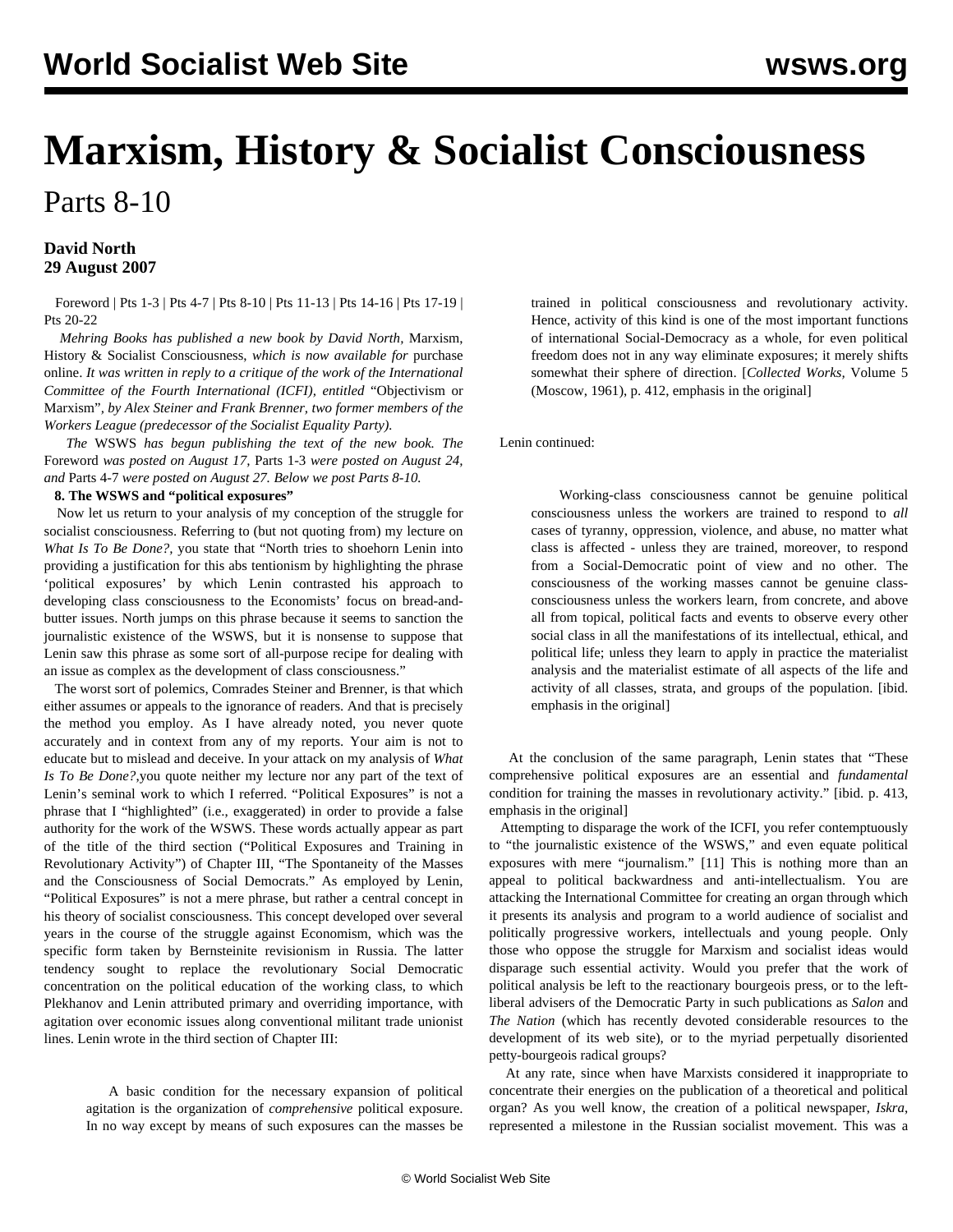task to which Lenin had devoted years of his early political life. As he wrote in 1901, in his article *Where to Begin*:

 In our opinion, the starting-point of our activities, the first step toward creating the desired organization, or, let us say, the main thread which, if followed, would enable us steadily to develop, deepen, and extend that organization, should be the founding of an All-Russian political newspaper. A newspaper is what we most of all need; without it we cannot conduct that systematic, all-round propaganda and agitation, consistent in principle, which is the chief and permanent task of Social-Democracy in general and, in particular, the pressing task of the moment, when interests in politics and in questions of socialism has been aroused among the broadest strata of the population. ... Without a political organ, a political movement deserving of the name is inconceivable in the Europe of today. Without such a newspaper, we cannot possibly fulfill our task - that of concentrating all the elements of political discontent and protest, of vitalizing thereby the revolutionary movement of the proletariat. We have taken the first step, we have aroused in the working class a passion for "economic," factory exposures; we must now take the next step, that of arousing in every section of the population that is at all politically conscious a passion for *political* exposure. [ibid. p. 20-21, emphasis in the original]

 Sensing that your dismissal of "political exposures" is extremely vulnerable to theoretical rebuttal, you suddenly shift gears and assert that "it is no disservice to Lenin to note that times have changed since 1902: today's petty-bourgeois radicals, unlike their Economist predecessors, are far removed not only from bread-and-butter issues but from anything to do with the working class."

 Here you manage to combine an empty cliché, a political non-sequitur, and a clearly false statement in just one sentence. You tell us that "times have changed." Yes, we all know that we live in 2006, not 1902. But what is it in the present situation that has diminished the relevance of the principled and theoretically-grounded emphasis that Lenin placed on the development of political consciousness in the working class? The concept of political exposures arose out of an analysis of the problem, rooted in the very nature of capitalist society, of developing the class consciousness of the proletariat. The relevance of that analysis could be diminished only if there has occurred such basic structural changes in the capitalist mode of production and the general organization of bourgeois society that the development of socialist class consciousness no longer required the additional impulse of Marxist-inspired political exposures. But if this were the case, then we would be compelled to reconsider the relevance of Lenin's more general claim that socialist consciousness cannot develop spontaneously, that it must be introduced into the working class from the outside.

 You assert that a critical difference between present conditions and those of 1902, which therefore lessens the importance of political exposures, is that petty-bourgeois radicals are completely different from the old Economists in that they "are far removed not only from bread-andbutter issues but from anything at all to do with the working class."

 First of all, the relevance of Lenin's theory of consciousness depends not on what forms of activity petty-bourgeois radicals may or may not be engaged in, but upon the objective structure and social relations of capitalist society. Second, your claim is absolutely false from a factual standpoint. The present-day bureaucracy of the trade unions is *saturated* with middle-class refugees from the radical political organizations of the 1960s, 1970s and 1980s. The president of the SEIU, Andrew Stern, is only one of scores of ex-radicals who have made careers in the upper councils of the labor bureaucracy. The New Directions movement that controls TWU Local 100 is the creation of various radical tendencies. The pettybourgeois radical Solidarity tendency is deeply integrated into the bureaucracy of various unions. And we might point out that none other than Nancy Fields Wohlforth, whom I am sure you remember, has recently been elected to the International Executive Board of the AFL-CIO. [12] So much for the claim that petty-bourgeois radicals have nothing "at all to do with the working class." The exact opposite is the case: they have become the most fanatical converts to trade union opportunism in its most reactionary forms. Their activities are directed ruthlessly against the development of socialist political activity in the working class.

 Your next argument against the WSWS is an absurdity. You tell us that political exposures are to be found "on a plethora of radical websites on the internet and in the increasingly popular medium of documentary filmmaking. Michael Moore has become famous producing 'political exposures,' but this is still very far from class consciousness, and the gap is painfully evident in the way a film like *Fahrenheit 9/11* was used to enlist support for the Democrats."

 Do you expect this to be taken as a serious argument against the work of the WSWS? What conclusion is to be drawn from your dubious syllogism: 1) The WSWS produces political exposures; 2) Michael Moore produces political exposures; therefore 3) the politics of the WSWS and the politics of Michael Moore are the same? Or, perhaps, 1) Petty-bourgeois radicals produce political exposures; 2) WSWS writers produce political exposures; therefore 3) WSWS writers are petty-bourgeois radicals?

 You conclude this section of your document with the following astonishing statement, "If Lenin were alive today, he'd be far more likely to say that while 'political exposures' are all well and good, the crying need is for Marxists to do what they can to fill the immense vacuum of leadership in struggles like those of the transit workers." Lenin as a trade union activist! If that is true, then it is just as possible that Marx, were he alive today, might be running the arbitrage department at the Deutsche Bank. And Engels, perhaps, would be the CEO of Daimler Benz. But then these re-incarnations would not be Marx, Engels and Lenin.

#### **9. The 2004 Election**

 In your next paragraph, you assert that I was unable, on account of my alleged objectivist and mechanical conception of consciousness, to explain the results of the 2004 elections, and that I considered the result of the election "inexplicable." On this one occasion, you actually quote one complete sentence - from [a lecture](/share/page/2004/nov2004/dnor-n15.shtml) that I gave in November 2004 on the results of the recently completed election, in which I referred to the majority pro-Bush vote in the most impoverished states: "To claim that its voters backed the Republicans because of 'values' that they hold far dearer than their own material interests is to substitute mysticism for scientific socio-political analysis." You end the quote there (without providing a page reference), and proclaim: "But this leaves us completely at a loss to understand what happened in the election, since clearly values of some kind played a role in that."

 If the sentence that you cited were all that I said, it would have been inadequate as an explanation of why Bush swept the most impoverished states. But, as a matter of fact, it was actually the beginning of an extended analysis that you leave out. I went on to say (immediately after that sentence) the following:

 Abstract references to "values," whose precise meaning is clear to no one, do little to explain why workers have come under the influence of the Republican Party and its retinue of religious hucksters and moralizing conmen. A more convincing explanation is that the virtual collapse of the old labor movement in states that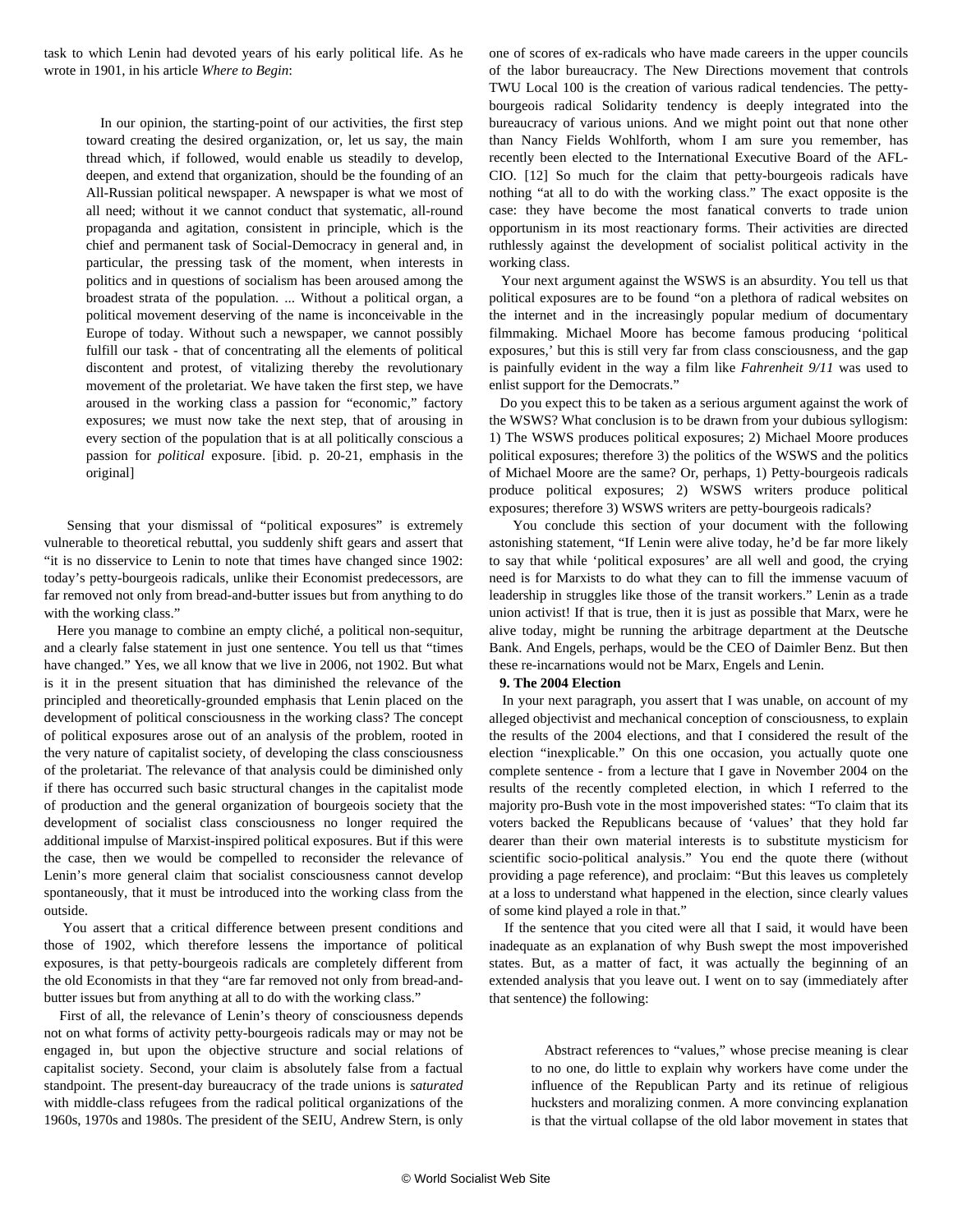were once bastions of militant trade unionism has left millions of workers without any means of confronting social problems and defending their interests as a class. Let us consider the social experience of just one section of the American working class.

 For much of the twentieth century, the struggles of coal miners, organized inside the UMWA, raged across West Virginia and Kentucky, as well as significant sections of Virginia, Tennessee, Arkansas, Ohio and even Indiana. The coal miners were arguably the most class conscious section of the American working class. They fought "with fine impartiality"—as John L. Lewis might have said—mighty coal corporations and defied the White House on innumerable occasions. But during the 1980s the miners suffered a series of devastating defeats, for which the treachery of the union bureaucracy was principally responsible, that reduced the UMWA to a hollow and insignificant shell. Thousands of coal mining jobs were wiped out.

 Without jobs, cut off from the deep-rooted social relations that sustained class consciousness over generations of struggle, alienated from a union that had deserted them, the militant workers of yesterday became susceptible to well-practiced pitchmen of the Evangelical Industry, always on the look-out for new customers. For the children of such workers, who have grown up entirely outside the milieu of an organized labor movement and with little or no awareness of the traditions of class struggle, the obstacles to the development of class consciousness are considerable. From what source will they acquire the information and insights that facilitate the development of a critical attitude toward contemporary society, let alone a sense that a better and more humane society—*in this world and in their lifetime*—is possible? Certainly not from the existing political parties or from the cesspool of the mass media.

 This does not mean that the average American worker buys into the propaganda to which he or she is subjected relentlessly by the mass media and the Republican political machine. Not by a long shot. They see enough of life to know that things are not as they should be. When a worker speaks of "values," it has a very different meaning for him than it does for Enron's Kenneth Lay or for George Bush.

 A number of reports have emerged that already call into question the significance of the 'values' issue in the 2004 Election. It now appears that the polling data upon which the initial post-election claims were made were either misleading or misinterpreted. This, I am sure, is the case. But the really important point that must be made is that the 'values' issue has arisen in a political vacuum created by the absence of any articulation by either party of the genuine social, economic and political interests of the broad mass of working Americans. The Democrats, the Republicans and the mass media form different parts of one massive chorus that sings rapturous hymns to the glories of American capitalism.

 This is not a temporary weakness that can be overcome through a reshuffling of personnel or the recruitment of better candidates. It is a product of the evolution of American capitalism, the extraordinary concentration of wealth in relatively few hands, the extreme levels of social inequality, the rapid decline of the traditional 'middle class' strata that once served as arbitrators in the class struggle between capitalists and workers and which formed a substantial constituency for social reformism, and, finally, the disappearance within the ruling elite itself of any substantial bloc seriously committed to the maintenance of traditional bourgeois democratic forms of rule." [*The Crisis of American Democracy: The Presidential Elections of 2000 and 2004* (Detroit, 2004), pp. 104-05, emphasis in the original]

 It is quite clear that I did not at all consider the outcome of the election "inexplicable." You simply chose not to quote my explanation. But the falsification does not end there. You then assert that I, as a "mechanical materialist," assume that "consciousness will accurately comprehend the reality that shaped it, i.e., that objective conditions translate themselves directly into a *correct* consciousness of those conditions." Such a conception is, indeed, incorrect. However, as you well know, I never said any such thing. As a matter of fact, I devoted a substantial portion of the [third lecture](/share/page/2005/sep2005/le3-all.shtml) that I delivered last summer to an explanation of why the consciousness that arises spontaneously within the working class is not socialist consciousness. As a consequence of your unscrupulous approach to polemics, in which you are prepared to attribute to your political opponents positions that are the opposite of what they believe and have actually said, I am again obligated to provide a lengthy extract from my lecture:

 When people go to work, to what extent are they aware of the vast network of global economic interconnections of which their own job is a minute element? One can reasonably assume that even the most intelligent worker would have only the vaguest sense of the relationship of his job, or his company, to the immensely complex processes of modern transnational production and exchange of goods and services. Nor is the individual worker in a position to penetrate the mysteries of international capitalist finance, the role of global hedge funds, and the secret and often impenetrable ways (even to experts in the field) that tens of billions of dollars in financial assets are moved across international borders every day. The realities of modern capitalist production, trade and finance are so complex that corporate and political leaders are dependent upon the analyses and advice of major academic institutions, which, more often than not, are divided among themselves as to the meaning of data at their disposal.

 But the problem of class consciousness goes beyond the obvious difficulty of assimilating and mastering the complex phenomena of modern economic life. At a more basic and essential level, the precise nature of the social relationship between an individual worker and his employer, let alone between the entire working class and the bourgeoisie, is not and cannot be grasped at the level of sense perception and immediate experience.

 Even a worker who is convinced that he or she is being exploited cannot, on the basis of his or her own bitter personal experience, perceive the underlying socio-economic mechanism of that exploitation. Moreover, the concept of exploitation is not one that is easily understood, let alone derived directly from the instinctive sense that one is not being paid enough. The worker who fills out an application form upon applying for a job does not perceive that she is offering to sell her labor power, or that the unique quality of that labor power is its capacity to produce a sum of value greater than the price (the wage) at which it has been purchased; and that profit is derived from this differential between the cost of labor power and the value that it creates.

 Nor is a worker aware that when he purchases a commodity for a definite sum of money, the essence of that exchange is a relation not between things (a coat or some other commodity for a definite amount of money) but between people. Indeed, he does not understand the nature of money, how it emerged historically as the expression of the value form, and how it serves to mask, in a society in which the production and exchange of commodities have been universalized, the underlying social relations of capitalist society.

What I have just been speaking about might serve as a general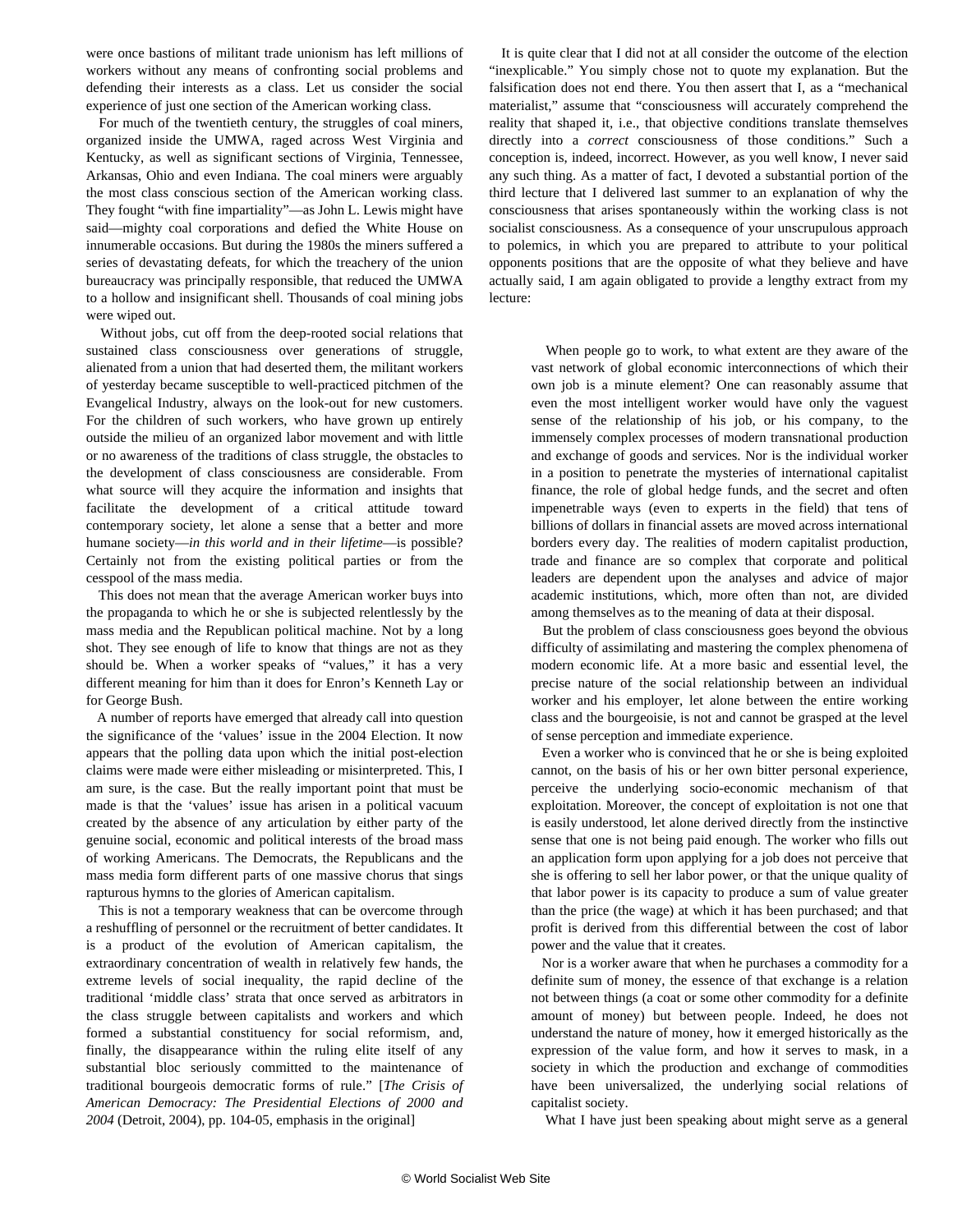introduction to what might be considered the theoreticalepistemological foundation of Marx's most important work, *Capital*. In the concluding section of the critical chapter one of volume one, Marx introduces his theory of commodity fetishism, which explains the objective source of the mystification of social relations within capitalist society—that is, the reason why in this particular economic system social relations between people necessarily appear as relations between things. It is not, and cannot be apparent to workers, on the basis of sense perception and immediate experience, that any given commodity's value is the crystallized expression of the sum of human labor expended in its production. The discovery of the objective essence of the value form represented a historical milestone in scientific thought. Without this discovery, neither the objective socio-economic foundations of the class struggle nor their revolutionary implications could have been understood.

 However the worker may dislike the social consequences of the system in which he lives, he is not in a position to grasp, on the basis of immediate experience, either its origins, its internal contradictions or the historically-limited character of its existence. The understanding of the contradictions of the capitalist mode of production, of the exploitative relationship between capital and wage-labor, of the inevitability of class struggle and its revolutionary consequences, arose on the basis of real scientific work, with which the name of Marx will be forever linked. The knowledge obtained through this science, and the method of analysis involved in the achievement and extension of this knowledge, must be introduced into the working class. That is the task of the revolutionary party.

 These passages, quoted directly from last summer's lectures, advance a position that is the absolute opposite of that which you attribute to me.

#### **10. Marxism and the Enlightenment**

 A principled approach to polemics requires that the arguments of an opponent be presented accurately. The fact that you are unable to do this, that you feel compelled to mislead and misrepresent - in effect, to lie has, itself, serious and disturbing political implications. As Trotsky pointed out, the lie serves an essential function in political life: it is employed to conceal social interests and to cover over weaknesses and contradictions in a political position. In your case, the dishonest methods flow from your efforts to pose publicly as a Marxist while having rejected - and not all that unconsciously - the theoretical and political foundations of Marxism. Your differences with the International Committee are not over isolated programmatic points, but rather over the most fundamental questions of philosophical world outlook upon which the struggle for socialism is based.

 Before you rise from your seat to protest this "slur" on your revolutionary honor, permit me to point out that your document includes passages that are totally alien to the world-historical outlook of Marxism. A particularly noteworthy example is your statement that my "critique of postmodernism is used to sanction an uncritical defense of the Enlightenment."

 The passage in my [first lecture](/share/page/2005/aug2005/le1-all.shtml) to which you are referring, but do not quote, appears in a section entitled "Historical consciousness versus postmodernism." I said the following:

 The conception of history that we uphold, which assigns to the knowledge and theoretical assimilation of historical experience such a critical and decisive role in the struggle for human liberation, is irreconcilably hostile to all prevailing trends of bourgeois thought. The political, economic and social decay of bourgeois society is mirrored, if not spearheaded, by its intellectual degradation. In a period of political reaction, Trotsky once noted, ignorance bares its teeth.

 The specific and peculiar form of ignorance championed today by the most skilled and cynical academic representatives of bourgeois thought, the postmodernists, is *ignorance of and contempt for history*. The postmodernists' extreme rejection of the validity of history and the central role assigned to it by all genuine progressive trends of social thought is inextricably linked with another essential element of their theoretical conceptions—the denial and explicit repudiation of objective truth as a significant, let alone central, goal of philosophical inquiry.

 What, then, is postmodernism? Permit me to quote, as an explanation, a passage written by a prominent academic defender of this tendency, Professor Keith Jenkins:

 "Today we live within the general condition of *postmodernity*. We do not have a choice about this. For postmodernity is not an 'ideology' or a position we can choose to subscribe to or not; postmodernity is precisely our condition: it is our fate. And this condition has arguably been caused by the general failure—a general failure which can now be picked out very clearly as the dust settles over the twentieth century—of that experiment in social living that we call modernity. It is a general failure, as measured in its own terms, of the attempt, from around the eighteenth century in Europe, to bring about through the application of reason, science and technology, a level of personal and social wellbeing within social formations, which, legislating for an increasingly generous emancipation of their citizens/subjects, we might characterize by saying that they were trying, at best, to become 'human rights communities.'

 "... [T]here are not now—nor have there ever been—any 'real' foundations of the kind alleged to underpin the experiment of the modern<sup>"</sup>

 Permit me, if I may use the language of the postmodernists, to "deconstruct" this passage. For more than two hundred years, stretching back into the eighteenth century, there were people, inspired by the science and philosophy of the Enlightenment, who believed in progress, in the possibility of human perfectibility, and who sought the revolutionary transformation of society on the basis of what they believed to be a scientific insight into the objective laws of history.

 Such people believed in History (with a capital H) as a lawgoverned process, determined by socio-economic forces existing independently of the subjective consciousness of individuals, but which men could discover, understand and act upon in the interests of human progress.

 But all such conceptions, declare the postmodernists, have been shown to be naïve illusions. We now know better: there is no History (with a capital H). There is not even history (with a small h), understood merely as an objective process. There are merely subjective "narratives," or "discourses," with shifting vocabularies employed to achieve one or another subjectively-determined useful purpose, whatever that purpose might be.

 From this standpoint, the very idea of deriving "lessons" from "history" is an illegitimate project. There is really nothing to be studied and nothing to be learned. As Jenkins insists, "[W]e now just have to understand that we live amidst social formations which have no legitimizing ontological or epistemological or ethical grounds for our beliefs beyond the status of an ultimately self-referencing (rhetorical) conversation... Consequently, we recognize today that there never has been, and there never will be,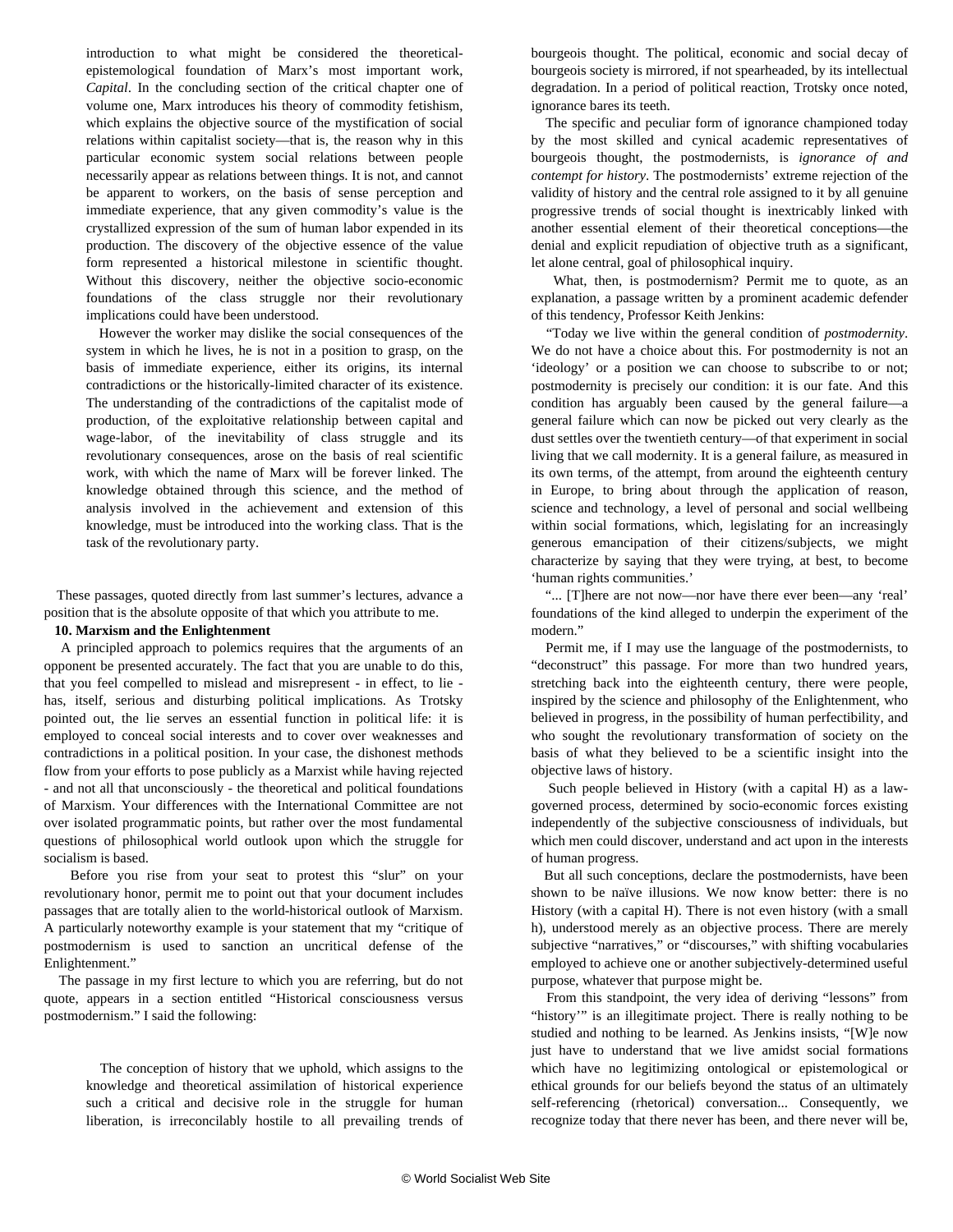any such thing as a past which is expressive of some sort of essence."

 Translated into comprehensible English, what Jenkins is saying is that 1) the functioning of human societies, either past or present, cannot be understood in terms of objective laws that can be or are waiting to be discovered; and 2) there is no objective foundation underlying what people may think, say, or do about the society in which they live. People who call themselves historians may advance one or another interpretation of the past, but replacement of one interpretation with another does not express an advance toward something objectively truer than what was previously written—for there is no objective truth to get closer to. It is merely the replacement of one way of talking about the past with another way of talking about the past—for reasons suited to the subjectivelyperceived uses of the historian.

 The proponents of this outlook assert the demise of modernity, but refuse to examine the whole complex of historical and political judgments upon which their conclusions are premised. They do, of course, hold political positions which both underlie and find expression in their theoretical views. Professor Hayden White, one of the leading exponents of postmodernism, has stated explicitly, "Now I am against revolutions, whether launched from 'above' or 'below' in the social hierarchy and whether directed by leaders who profess to possess a science of society and history or be celebrators of political 'spontaneity.'"

 The legitimacy of a given philosophical conception is not automatically refuted by the politics of the individual by whom it is advanced. But the anti-Marxist and anti-socialist trajectory of postmodernism is so evident that it is virtually impossible to disentangle its theoretical conceptions from its political perspective.

You proceed to attack this analysis, writing in response:

 Anyone defending the Enlightenment heritage of reason is progressive and anyone against is reactionary. But this crude dichotomy obscures the important truth that in the battle over reason Marxism has to fight on *two* fronts - against irrationalism (whether in the form of religious mysticism or the Nihilism of the Nietzsche-Heidegger line and its postmodern derivatives) but also against the much more pervasive "reason" of bourgeois society that rationalizes class domination (notably in the form of pragmatism and empiricism). In the latter sense Marxism represents a dialectical negation of the Enlightenment: Marx stripped away the "reason" of the Enlightenment philosophes and uncovered the rationalizations of a new form of class oppression.

 This is a complete muddle. First of all, your use of the pronoun "anyone" is sufficiently obscure to prevent the reader from clearly identifying the tendencies to which you are referring. In the passage to which you object, I attacked the basic concept of postmodernism, which claims that the "modernist" project based on the belief in the possibility of human progress - dating back to the Enlightenment and lasting through much of the 20th century - ended in failure. Your response to this passage in my lecture can only signify that you identify with the positions that I am criticizing. However, you fail to state which defenders of the Enlightenment heritage of reason and confidence in the possibility of human progress you consider reactionary and which of its opponents you consider progressive. And, may I ask, in which of the writings of the great Marxists will one find either condemnation of Enlightenment thinkers or praise for their opponents?

 In a manner that crudely suggests that the Reason of the Enlightenment thinkers merely provided rationalizations for class oppression, your passage conflates into one undifferentiated and ahistorical process the mighty theoretical struggles that laid the intellectual foundations for the great bourgeois revolutions of the 18th century and the socio-economic reality of the bourgeois-capitalistic societies that emerged eventually from those upheavals. However, whatever the historically-conditioned illusions of the Enlightenment thinkers - specifically, that the liberation of the "third estate" represented the liberation of all mankind - their theoretical work ultimately provided the intellectual and, one might add (though within certain limits), moral basis for the socialist assault on bourgeois society. The revolutionary thinkers of the 17th and 18th centuries forged the weapons that were ultimately to be used by the new socialist movement and emerging working class against bourgeois society in the 19th century. It was the betrayal of the ideals of reason by the bourgeoisie in the aftermath of the French Revolution that provided so much of the theoretical impulse for the critique of bourgeois society. Moreover, your claim that the Enlightenment philosophers provided "rationalizations of a new form of class oppression" is grotesquely one-sided and basically false. You simply ignore the implicitly communist theories advanced by Enlightenment thinkers, and seem to be unaware that the materialist philosophy of the Enlightenment, notwithstanding its limitations, tended in the direction of the repudiation of property and inequality. As Marx pointed out in his commentary on French 18th century materialism in *The Holy Family*:

 There is no need for any great penetration to see from the teaching of materialism on the original goodness and equal endowment of men, the omnipotence of experience, habit and education, and the influence of environment on man, the great significance of industry, the justification of enjoyment, etc., how necessarily materialism is connected with communism and socialism. [*Marx Engels Collected Works*, Volume 4 (New York, 1975), p. 130]

 Your reference to the "reason" of bourgeois society - which you call upon Marxists to fight - is confused and misleading. In the course of the historical development of bourgeois society and the growth of class antagonisms, the bourgeoisie tended more and more to abandon "Reason" in favor of increasingly subjective and irrationalist philosophies. The decline of Hegel's stature in the aftermath of the failed 1848-49 Revolutions, and his replacement by Schopenhauer and later Nietzsche as the towering figures of philosophy, represented the bourgeois repudiation of Reason. Thus, the great Marxists have always claimed to represent the revolutionary heritage of the Reason of the Enlightenment, understanding by that term the capacity of man, acting on the basis of a scientific insight into the laws of nature and society, to put an end to exploitation, oppression and injustice. It is this heritage that Trotsky invoked at the conclusion of his great oration before the Commission of Inquiry, chaired by American philosopher John Dewey, into the Moscow Trial charges:

 Esteemed Commissioners! The experience of my life, in which there has been no lack of successes or failures, has not only not destroyed my faith in the clear, bright future of mankind, but, on the contrary, has given it an indestructible temper. This faith in reason, in truth, in human solidarity, which at the age of eighteen I took with me into the workers' quarters of the provincial Russian